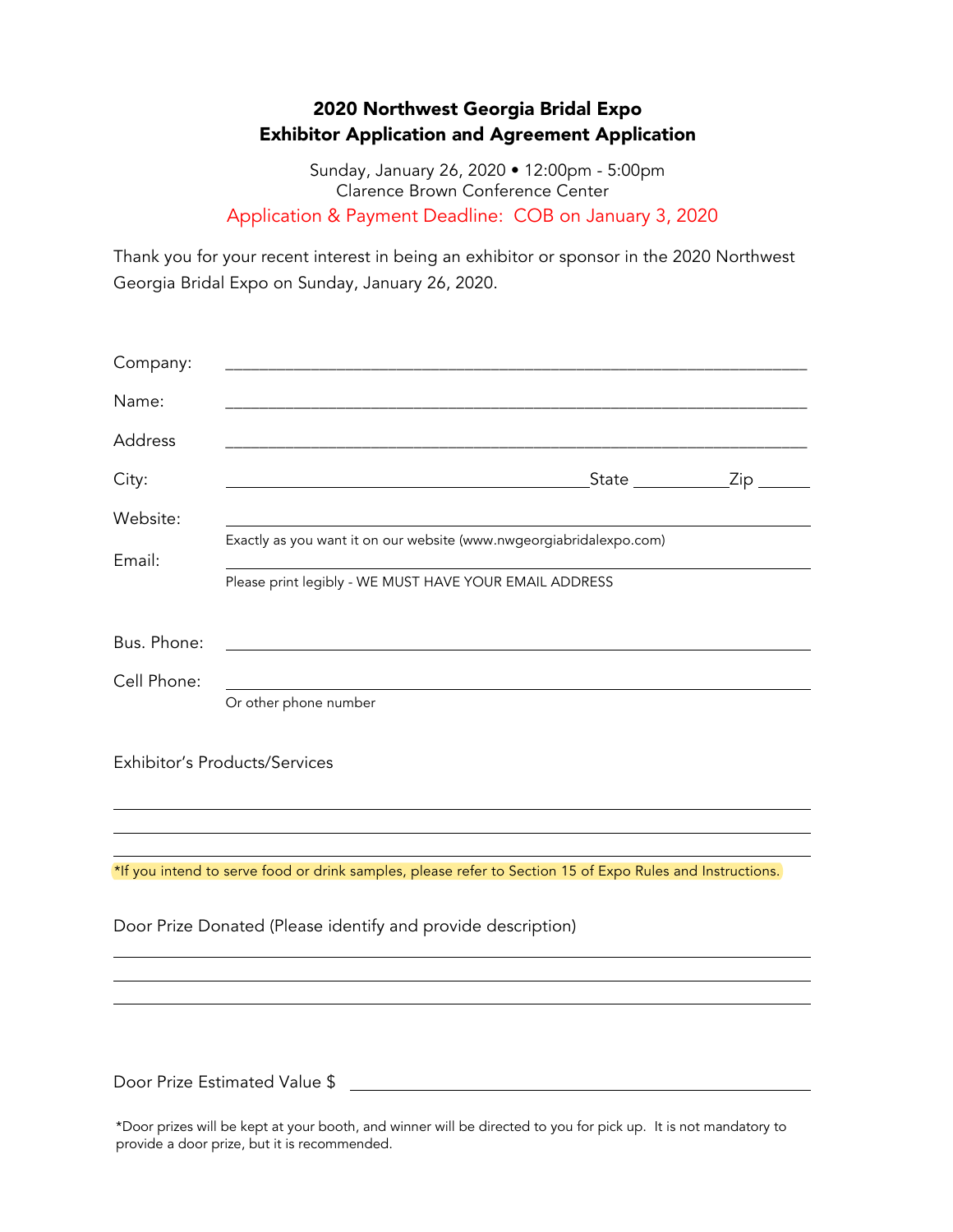### Exhibitor/Sponsorship Fees

| Exhibitor Booths (10' x 10')<br>Standard (Early Bird)<br>Standard                                                                                                                           |                                                        | \$300 (if paid in full by November 1, 2019)<br>\$<br>375 |             |         |        |  |
|---------------------------------------------------------------------------------------------------------------------------------------------------------------------------------------------|--------------------------------------------------------|----------------------------------------------------------|-------------|---------|--------|--|
| *Premium (Early Bird)<br>*Premium<br>*Premium booths shown on expo layout.                                                                                                                  |                                                        | 500<br>\$<br>550<br>\$                                   |             |         |        |  |
| Sponsorships<br>(all include a premium booth)<br>Presenting Sponsor<br>Goodie Bag Sponsor<br>Fashion Show Sponsor<br><b>Exclusive Category Sponsor</b><br>See Sponsorship form for details. | \$2500<br>\$1000<br>\$1000<br>\$750                    |                                                          |             |         |        |  |
| Final Payment Deadline:                                                                                                                                                                     | COB on January 3, 2019                                 |                                                          |             |         |        |  |
| Booth Type (select one)                                                                                                                                                                     | Standard                                               |                                                          | Premium     | Sponsor |        |  |
| Preferred Booth Choice                                                                                                                                                                      |                                                        | 1st                                                      |             | 2nd     | 3rd    |  |
| Electrical Needed (circle one)                                                                                                                                                              |                                                        | No                                                       |             | Yes     |        |  |
| Amount Due                                                                                                                                                                                  |                                                        | \$                                                       |             |         |        |  |
| Payment Type (circle one)                                                                                                                                                                   |                                                        | Check                                                    | Money Order |         | Credit |  |
|                                                                                                                                                                                             | Submit Completed Application and Payment               |                                                          |             |         |        |  |
| Via Mail:                                                                                                                                                                                   | 162 W. Main Street, Suite 303 · Cartersville, GA 30120 |                                                          |             |         |        |  |
| Via Email:                                                                                                                                                                                  | deanna@nwgabridalexpo.com                              |                                                          |             |         |        |  |
| Via Fax:                                                                                                                                                                                    | 770-386-0070                                           |                                                          |             |         |        |  |
|                                                                                                                                                                                             | *Make Checks Payable to Northwest Georgia Bridal Expo* |                                                          |             |         |        |  |

If paying by credit credit, you will receive an invoice with payment link via email once your application is approved. Spaces are reserved upon receipt of payment.

\*All credit card charges are subject to a 4% Administrative fee. You will receive confirmation shortly after receipt of application and payment.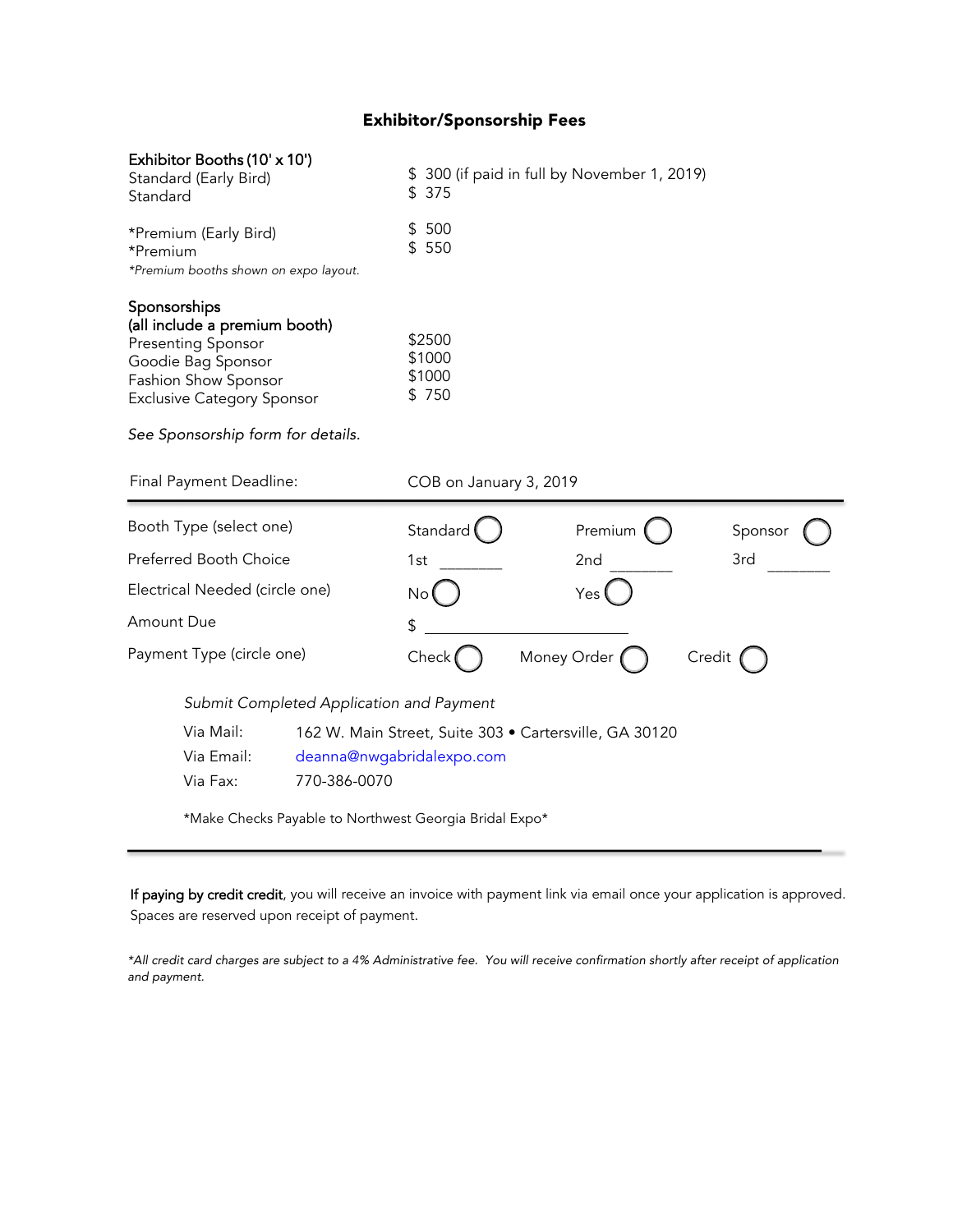#### License and Contract Terms and Conditions

We agree that we shall not, directly or indirectly, use any bride, bride-to be or other Northwest Georgia Bridal Expo (hereafter referred to as NWGBE) attendee data or any part of the information contained therein provided to us by Northwest Georgia Bridal Expo (hereinafter referred to as (collectively, "Data") other than for our own internal purposes and exclusive use. We agree not to, directly or indirectly, sell, transfer, trade for barter, or otherwise disclose any Data to any third party. Except as provided in this paragraph, we shall hold any Data in strict confidence, and shall take reasonable measures to protect the confidentiality and avoid the unauthorized use or disclosure of any Data. No copies or reproductions of any Data may be made unless approved in writing by NWGBE. We recognize that our violation of the paragraph could cause irreparable harm and significant injury. Therefore, NWGBE shall have the right to apply to any court of competent jurisdiction of an order restraining any breach or threatened breach of this paragraph and for any other relief available to NWGBE. We further recognize that NWGBE will suffer damages as a result of any use or disclosure of any Data in violation of this Agreement, and that the exact amount of such damages is difficult to estimate. Therefore, we agree to pay NWGBE \$1,500 for each unauthorized use or disclosure of any Data.

We agree that such amount constitutes a reasonable estimate of the damages that NWGBE will suffer as a result of our unauthorized use/disclosure of any Data and is not in the nature of a penalty.

In view of the selective and unique tie-ins involved between the parties to this Agreement, we understand and agree that we may not amend this Agreement without the prior written consent of NWGBE, or terminate this Agreement other than for a material breach by NWGBE not cured within 30 days after notice thereof has been given to NWGBE. We understand that the NWGBE date and location and our table location at the NWGBE may be subject to change at the reasonable discretion of NWGBE. We understand that NWGBE may cancel the event due to unforeseen circumstances (i.e. inclement weather, etc.).

We understand and agree that in the event we fail to do anything we are required to do under this Agreement (such as the failure to make a payment to NWGBE within 10 days of its due date), NWGBE may, by notice of default, declare all amounts due and owing under this Agreement to be due and payable forthwith, whereupon the same shall immediately become due and payable and shall bear interest at the rate of the lesser of 18% per annum or the maximum per annum rate permitted by law, from the date of the failure until such amount is paid in full. In the event of such a failure, NWGBE shall be entitled to any applicable remedy provided by law or equity, including, but not limited to: (a) punitive, exemplary, indirect, special, incidental, and/or consequential damages, including lost profits, savings or revenue of any kind whether or not such damages are foreseeable and/or we have been advised of the possibility of such damages; and (b) specific performance, injunction and/or court order. We agree to pay or reimburse NWGBE for all reasonable costs and expenses (including reasonable attorneys fees and expenses incurred) whatsoever, contingent or otherwise, that may be suffered or incurred by any of them arising from or by reason of (a) any liability or obligation of ours, or claim against us, whether known or unknown or now existing or hereafter arising; and/or (b) a breach of any of our representations, warranties or covenants contained in this Agreement.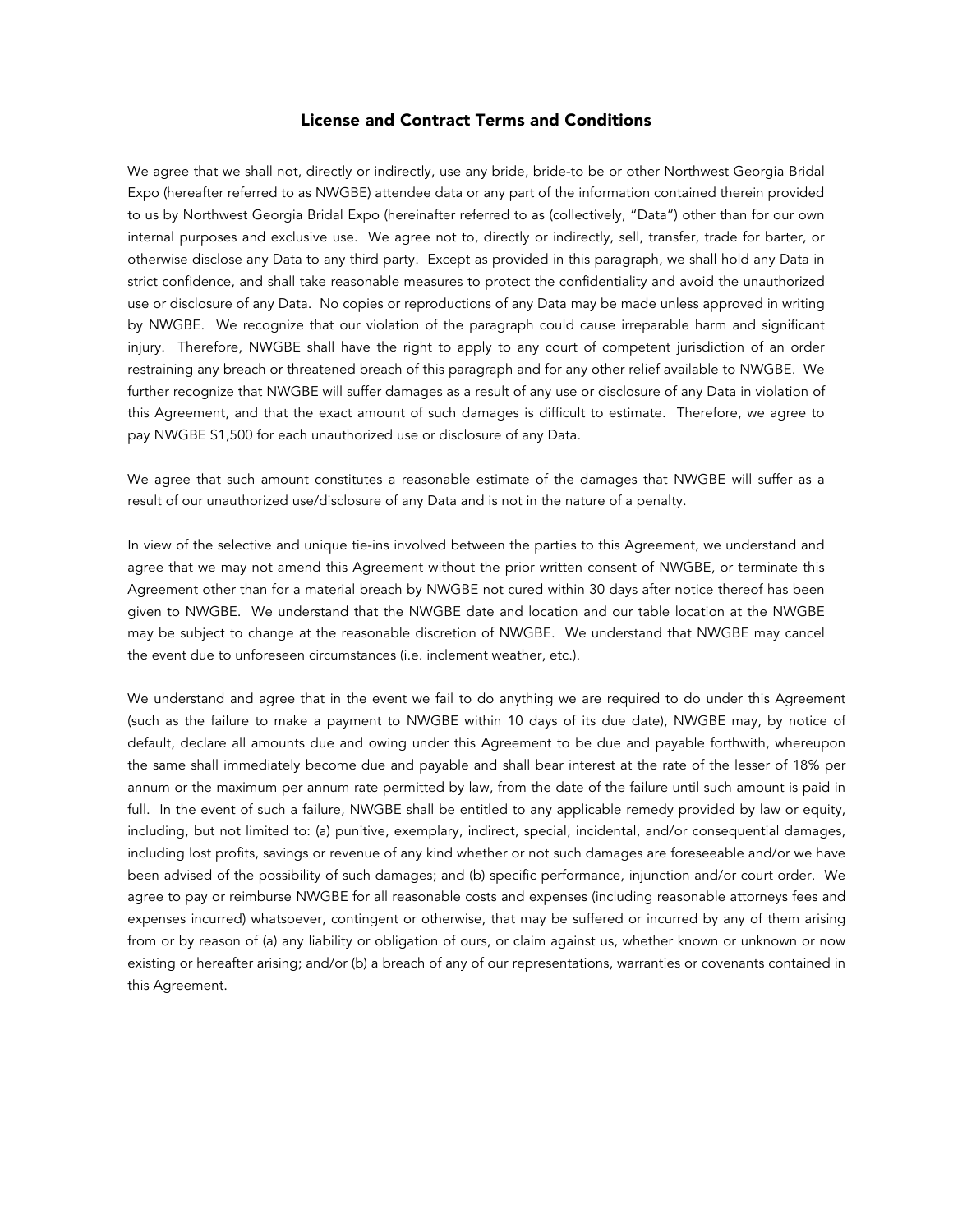This Agreement shall not be binding on Northwest Georgia Bridal Expo until it has been signed by an Authorized representative of NWGBE. The effective date of this Agreement shall be the date it is signed by an authorized rep of NWGBE.

CANCELLATION POLICY: Any payments (deposit and subsequent) shall be non- refundable for any cancellations or no-shows, including cancellation due to inclement weather or unforeseen circumstances.

This Agreement shall be binding upon the acceptance and the signature of all parties hereto mentioned. The undersigned has read, understands and hereby accepts this Agreement and the License and Contract Terms and Conditions therein set forth.

I certify that I am authorized to make decisions on behalf of the above reference company and agree to the terms and conditions listed within the Exhibitor Application and Agreement.

### Exhibitor

Authorized Signature **Authorized Name (Please Print)** Authorized Name (Please Print)

Company Name **Date (Required)** 

#### Northwest Georgia Bridal Expo Coordinator

Authorized Signature **Date Signed** 

*Questions: Contact Deanna Berry* (770) 386-0022 *or via email at deanna@*nwgabridalexpo*.com*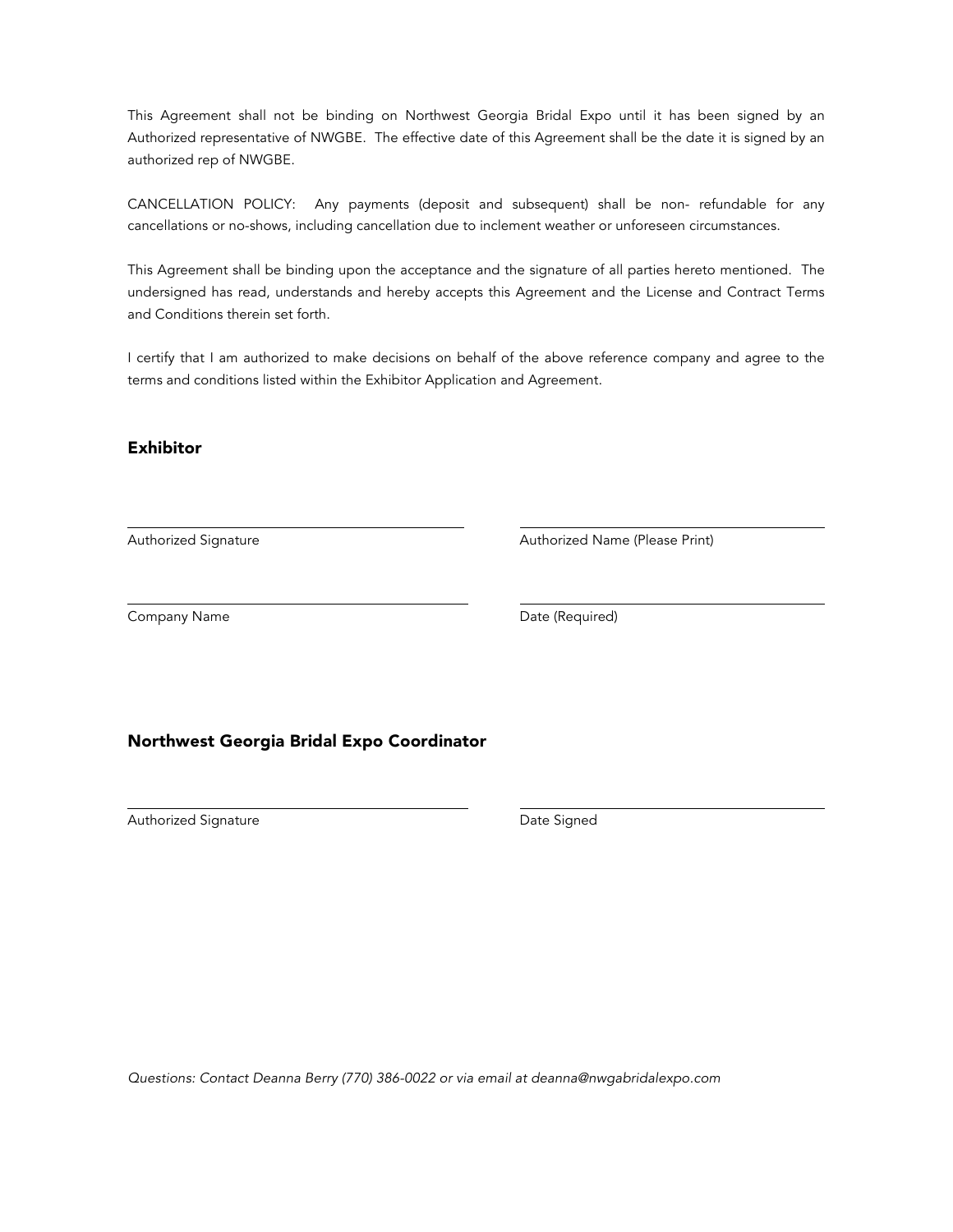# Main Ballroom Clarence Brown Conference Center

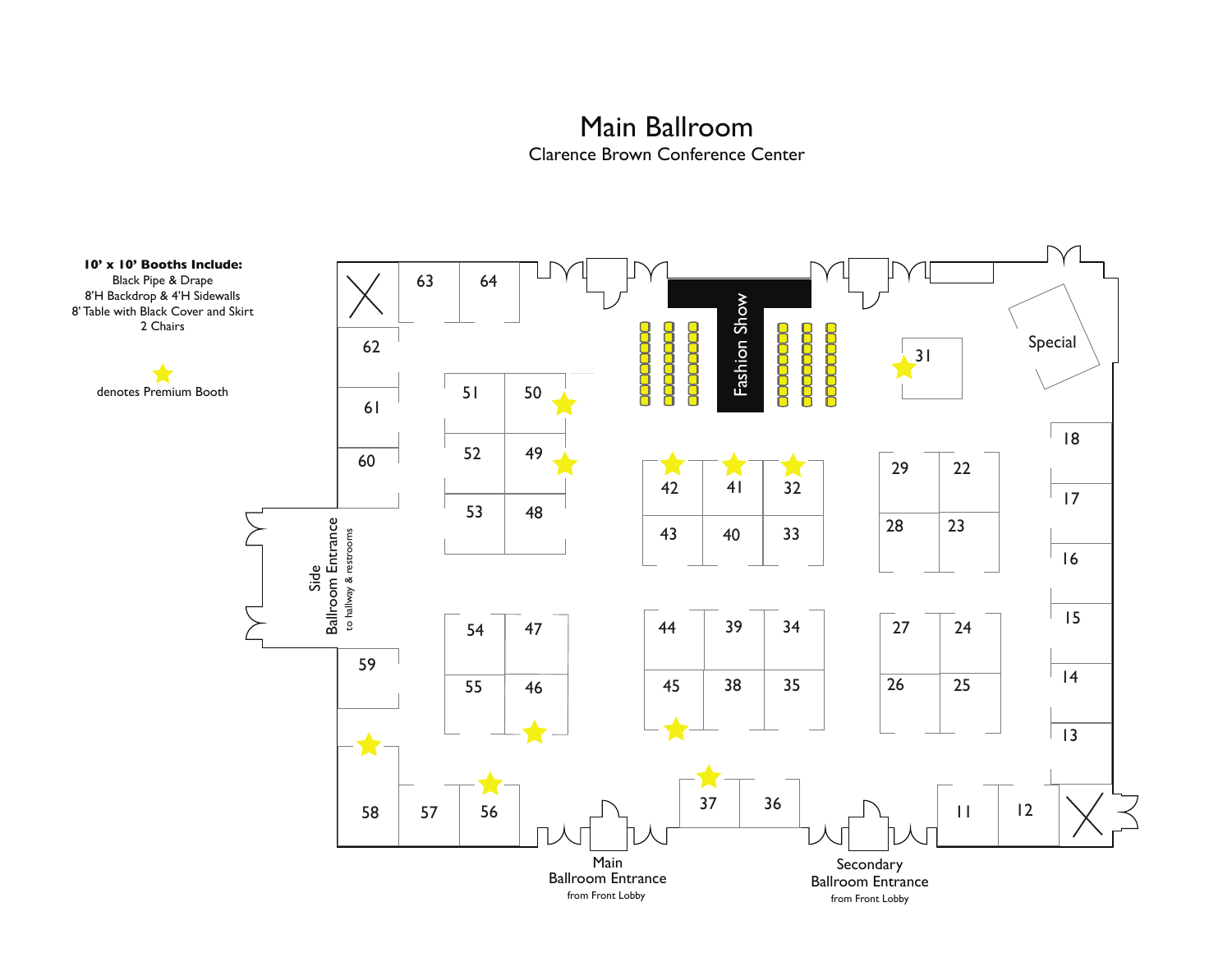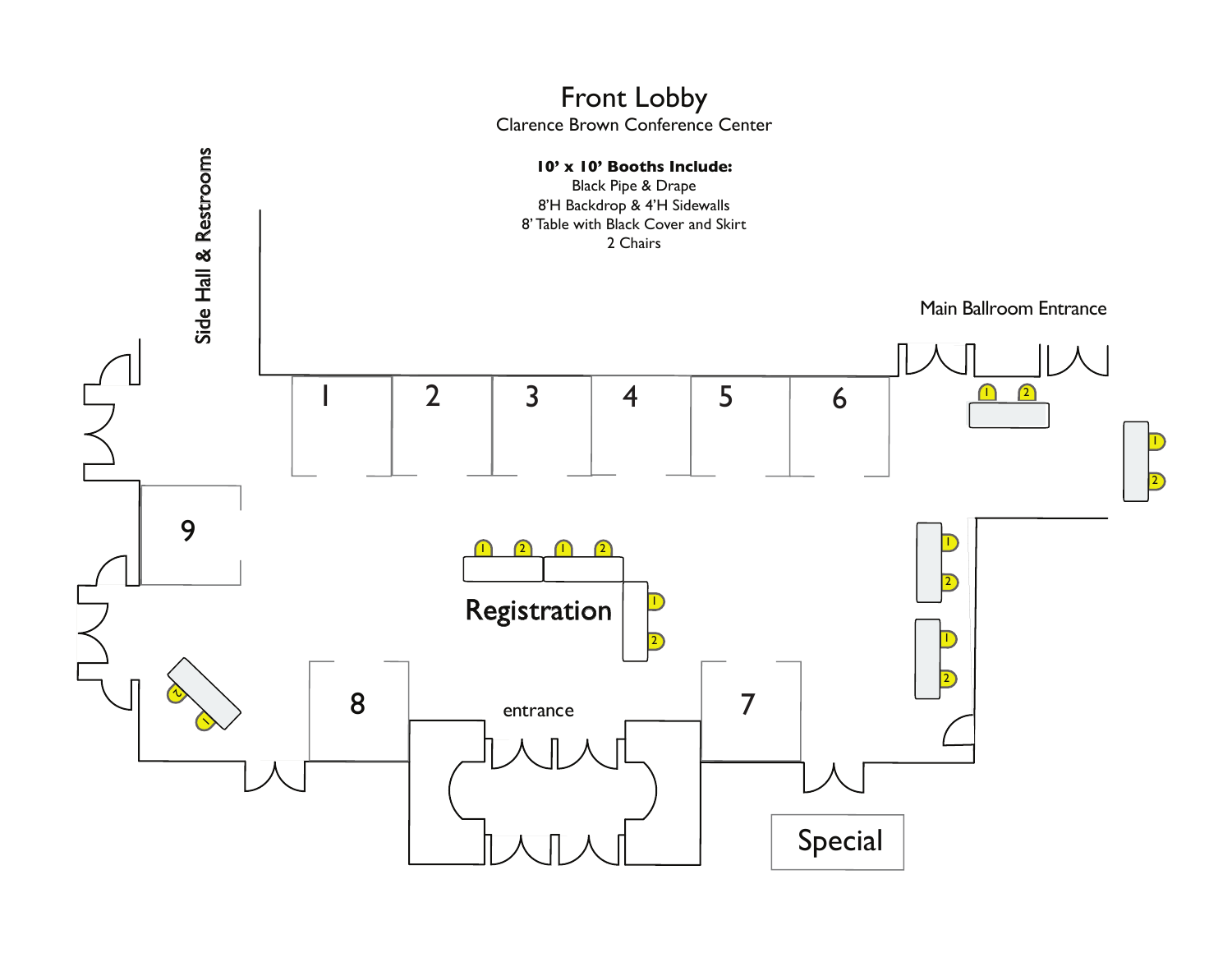# Northwest Georgia Bridal Expo

ShaWI , January 26, 2020 • 1%00c – (:00p Clarence Brown Conference Center 5450 State Route 20 • Cartersville, GA 30120

Thank you for your recent interest participating as an exhibitor in the 2020 Northwest Georgia Bridal Expo.

### What's the first step?

Please review the Exhibitor Application and Agreement included in this packet. We are very excited about this year's event, and we hope that you will be a part of it.

If you have any questions please contact:

| Name:    | Deanna Berry, Northwest Georgia Bridal Expo |
|----------|---------------------------------------------|
| Phone:   | (770) 386-0022 or (678) 314-3556            |
| Fax:     | (770) 386-0070                              |
| Email:   | deanna@nwgabridalexpo.com                   |
| Website: | www.nwgabridalexpo.com                      |

Thank you, and I look forward to seeing you at the show!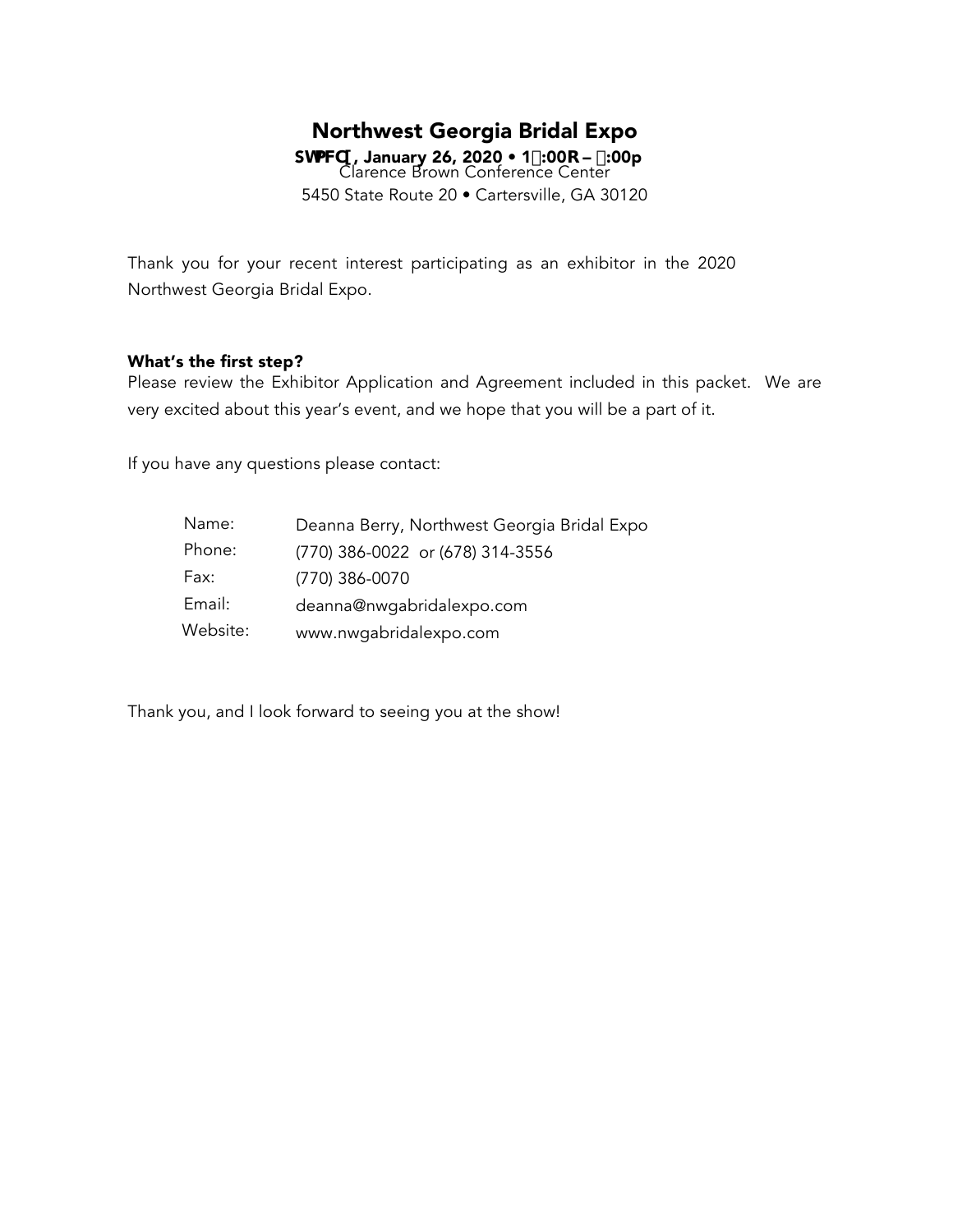# Northwest Georgia Bridal Expo

ShaWy, January 26, 2020 • 1%00 $c -$  (:00p Clarence Brown Conference Center 5450 State Route 20 • Cartersville, GA 30120

### Exhibitor Information

We are truly excited about the 2020 Northwest Georgia Bridal Expo at the Clarence Brown Conference Center in Cartersville.

Join others in the bridal industry who have promoted their expertise and grown their businesses by becoming an exhibitor or sponsor at our previous bridal shows. Our attending brides and bridal party members are looking for a variety of products and services for that most important day of their lives. Whether you are beginning a new business endeavor, wish to increase sales, or simply reinforce brand loyalty, you will find success at the Northwest Georgia Bridal Expo.

For a photos from last year's expo, please visit www.nwgeorgiabridalexpo.com or find us on Facebook at www.fb.com/NorthwestGeorgiaBridalExpo.

## General Expo Information

- All brides will be registered at the entrance or pre-registered online.
- Outstanding DOOR PRIZES to be given away.
- GRAND PRIZE To be determined
- Exhibitors will be able to bring products to the expo for immediate sales, sign contracts, accept deposits, etc.
- Each exhibitor will be provided with a list of all expo attendees containing contact information and wedding dates.
- Each exhibitor that has paid in full by COB January 3, 2020 will be listed (with contact information) in our complimentary expo program given to attendees.
- Paid exhibitors will be listed on the event website (www.nwgeorgiabridalexpo.com) with direct link to exhibitor's website.
- Additional marketing and advertising will occur prior to the show in the many counties.
- Vendors per category will be limited, and will be at the discretion of the event coordinator.
- Final instructions will be provided well in advance of the event.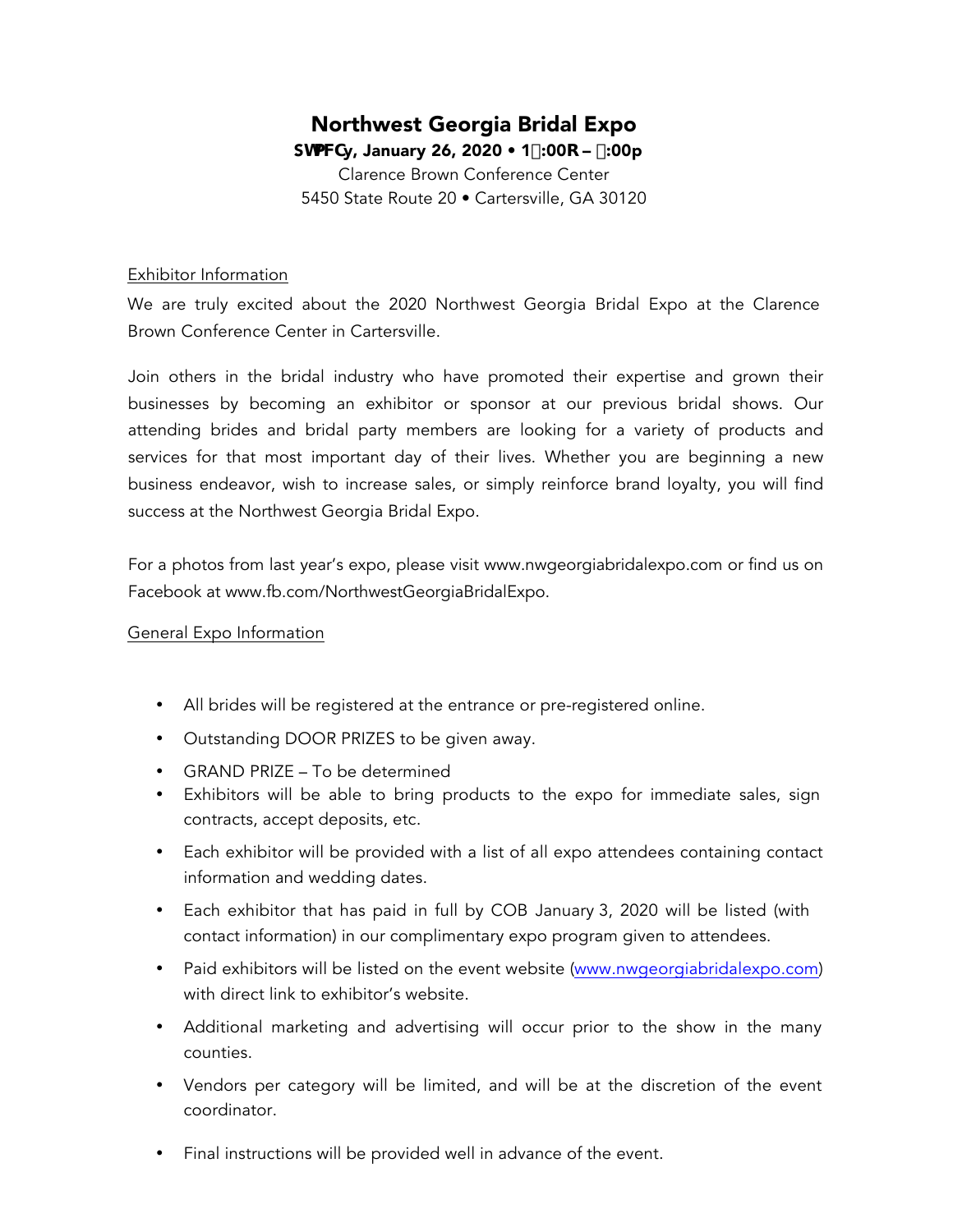## Vendor Booths

- Each 10'x10' booth will be furnished with an 8-foot table (with tablecloth and skirt) and two chairs.
- Black pipe and drape is included (8' back drop and 4' side walls)
- Upon receipt of application and deposit, the coordinator will assign booth spaces.
- Careful consideration will be given to keep "like" products as separate as possible.
- Electrical outlets are available if listed as a requirement on the application.
- Your booth is your best opportunity to introduce, sample, demonstrate and highlight your products and services to your best potential customers!
- Premium booths are available for an additional charge. Located in the lobby, these booths have prime visibility and optimal exposure. Premium spaces are limited and subject to first come first serve.

## Limited Exhibitors

- Although industry exclusivity is not guaranteed, the number of exhibitors per category will be up to the discretion of the coordinator.
- Northwest Georgia Bridal Expo will limit to one exhibitor booth for "product name" exhibitors such as but not limited to: Merle Norman, Juice Plus, Thirty-One Gifts, Avon, Tupperware, Miche, Premier, Pampered Chef, etc.
- Booth sharing will not be allowed unless expressly approved by the coordinator and subject to availability at an additional \$50 fee per sharer in addition to the booth cost.

## \*\*\* EARLY BIRD SPECIAL \*\*\*

All merchants who submit their Exhibitor Agreement Form and payment in full by November 1, 2019 will receive the discounted Early Bird Exhibitor rate.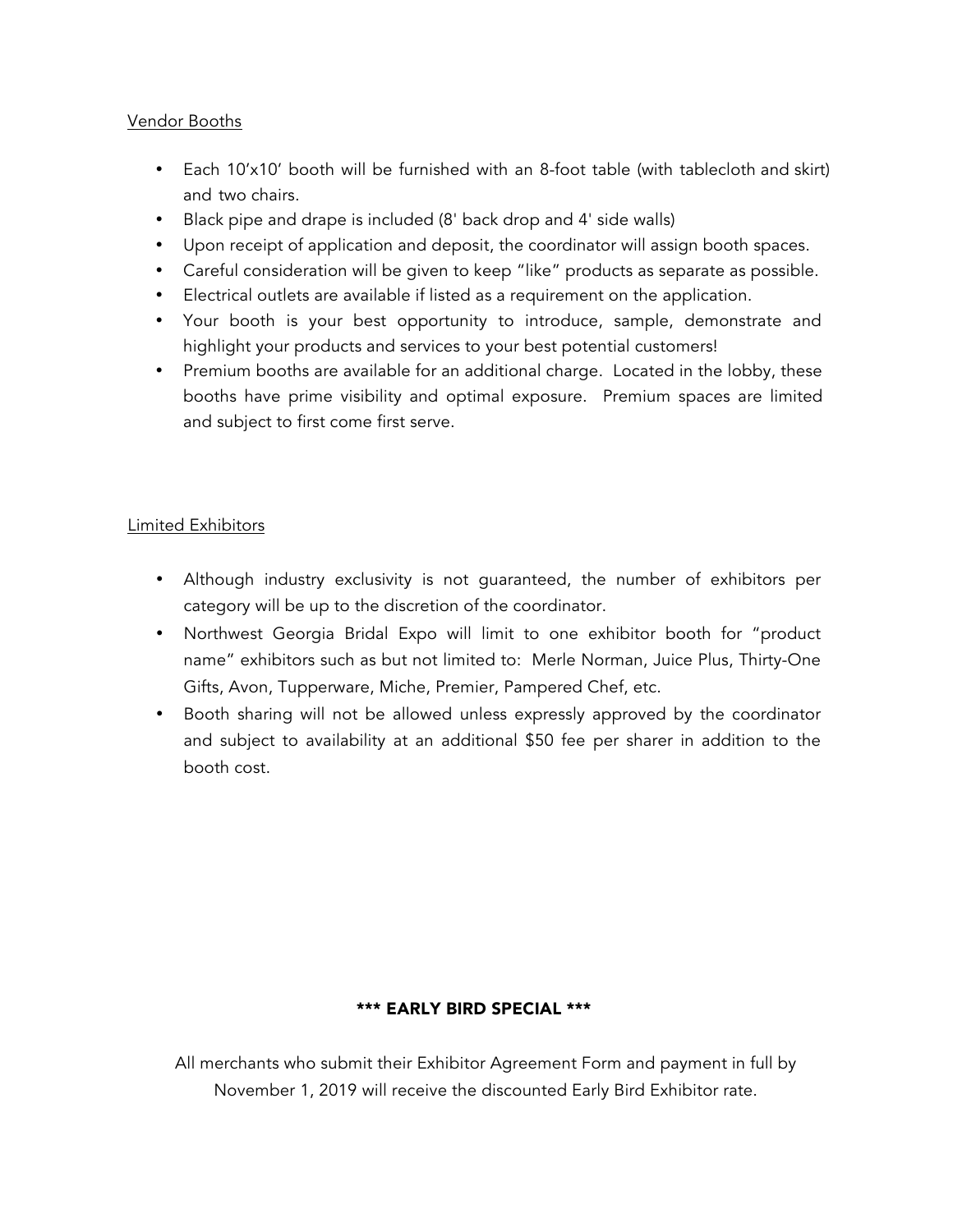### Expo Rules and Instructions

Show Date: Sunday, January 26, 2020 Show Hours: 12:00p – 5:00p

- 1. Exhibitor Set-Up: Saturday, January 25, 2020 (Time TBA) and Sunday, January 26 (8am - 11am)
- 2. Exhibitor Teardown: Sunday, January 26, from 5:00p 7:00p. Please inform the event coordinator PRIOR TO SET-UP if you will require additional teardown time.

Exhibitors are required stay for the entire show. Teardown will not be permitted during show hours, as this will disrupt the flow of the show and fellow exhibitors. Failure to comply will make their company ineligible for participation in future shows.

- 3. Clean Up: Exhibitors are responsible for cleaning up their booth and space area. Trash receptacles will be provided for your convenience. A \$25 cleanup fee will be charged to your credit card if items are left behind after teardown is complete. Please be sure that all trash is placed in the trash area before dismantling your booth.
- 4. Exhibitor Booth Fees: Please refer to the Exhibitor Application & Agreement for all fees. Coordinator will have the right to refuse unacceptable or inappropriate products/services. Only paid exhibitors may distribute information or solicit brides, etc. NO EXCEPTIONS
- 5. Payment: Exhibitor understands that the full payment must be received in order to secure a booth for the show. Exhibitor also understands that booth reassignments will not be honored the day of the show if not specified in the special instructions.

All payments in the form of check, money order or cashier's check should be made out to Northwest Georgia Bridal Expo. Master Card, Visa, American Express, and Discover are also accepted but a 4.0% administrative fee will be added to the charge. Payments will be processed immediately. ALL RETURNED CHECKS and/or credit card cancellation will automatically forfeit your booth space until payment can be made in full to include any fees associated with such check/ cancellation, etc.

6. Booth Assignments:

Booth layout is included with the Exhibitor Application. Applicant may list 1st, 2nd, and 3rd choice on registration forms. All efforts will be made to assign one of your preferred spaces, but no guarantees can be made.